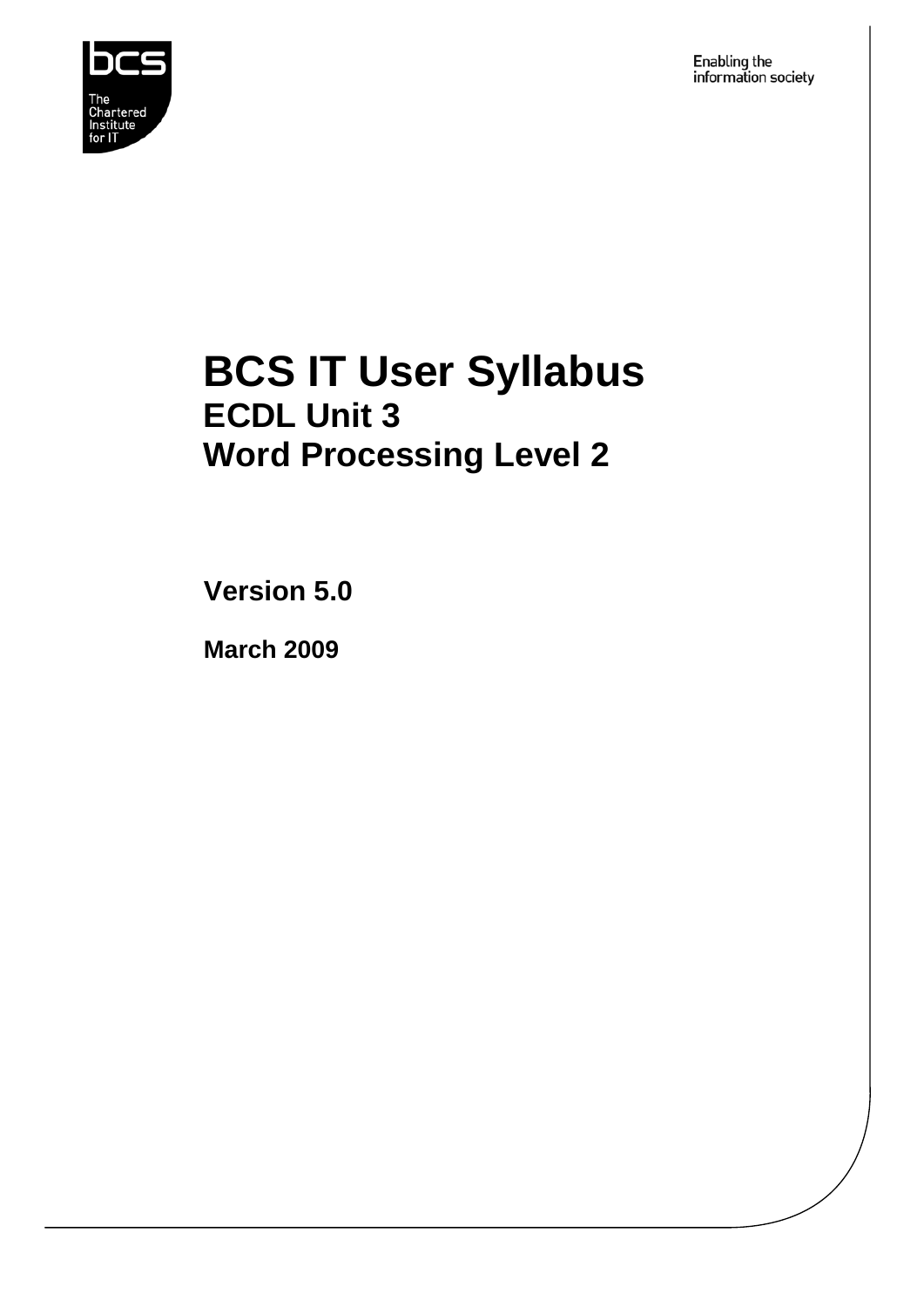| <b>CATEGORY</b>                     | <b>SKILL SET</b>                | REF.    | <b>TASK ITEM</b>                                                                                                                          |
|-------------------------------------|---------------------------------|---------|-------------------------------------------------------------------------------------------------------------------------------------------|
| 3.1 Using the<br><b>Application</b> | 3.1.1 Working with<br>Documents | 3.1.1.1 | Open, close a word processing application.<br>Open, close documents.                                                                      |
|                                     |                                 | 3.1.1.2 | Create a new document based on default<br>template, other available template like:<br>memo, fax, agenda.                                  |
|                                     |                                 | 3.1.1.3 | Save a document to a location on a drive.<br>Save a document under another name to a<br>location on a drive.                              |
|                                     |                                 | 3.1.1.4 | Save a document as another file type like:<br>text file, Rich Text Format, template, software<br>specific file extension, version number. |
|                                     |                                 | 3.1.1.5 | Switch between open documents.                                                                                                            |
|                                     | 3.1.2 Enhancing<br>Productivity | 3.1.2.1 | Set basic options/preferences in the<br>application: user name, default folder to<br>open, save documents.                                |
|                                     |                                 | 3.1.2.2 | Use available Help functions.                                                                                                             |
|                                     |                                 | 3.1.2.3 | Use magnification/zoom tools.                                                                                                             |
|                                     |                                 | 3.1.2.4 | Display, hide built-in toolbars. Restore,<br>minimize the ribbon.                                                                         |
| 3.2 Document<br><b>Creation</b>     | 3.2.1 Enter Text                | 3.2.1.1 | Switch between page view modes.                                                                                                           |
|                                     |                                 | 3.2.1.2 | Enter text into a document.                                                                                                               |
|                                     |                                 | 3.2.1.3 | Insert symbols or special characters like: ©,<br>®, ™.                                                                                    |
|                                     | 3.2.2 Select, Edit              | 3.2.2.1 | Display, hide non-printing formatting marks<br>like: spaces, paragraph marks, manual line<br>break marks, tab characters.                 |
|                                     |                                 | 3.2.2.2 | Select character, word, line, sentence,<br>paragraph, entire body text.                                                                   |
|                                     |                                 | 3.2.2.3 | Edit content by entering, removing<br>characters, words within existing text, by<br>over-typing to replace existing text.                 |
|                                     |                                 | 3.2.2.4 | Use a simple search command for a specific<br>word, phrase.                                                                               |
|                                     |                                 | 3.2.2.5 | Use a simple replace command for a specific<br>word, phrase.                                                                              |
|                                     |                                 | 3.2.2.6 | Copy, move text within a document, between<br>open documents.                                                                             |
|                                     |                                 | 3.2.2.7 | Delete text.                                                                                                                              |
|                                     |                                 | 3.2.2.8 | Use the undo, redo command.                                                                                                               |
| 3.3 Formatting                      | 3.3.1 Text                      | 3.3.1.1 | Change text formatting: font sizes, font types.                                                                                           |
|                                     |                                 | 3.3.1.2 | Apply text formatting: bold, italic, underline.                                                                                           |
|                                     |                                 | 3.3.1.3 | Apply text formatting: subscript, superscript.                                                                                            |
|                                     |                                 | 3.3.1.4 | Apply different colours to text.                                                                                                          |
|                                     |                                 | 3.3.1.5 | Apply case changes to text.                                                                                                               |
|                                     |                                 | 3.3.1.6 | Apply automatic hyphenation.                                                                                                              |
|                                     | 3.3.2 Paragraphs                | 3.3.2.1 | Create, merge paragraph(s).                                                                                                               |
|                                     |                                 | 3.3.2.2 | Insert, remove soft carriage return (line<br>break).                                                                                      |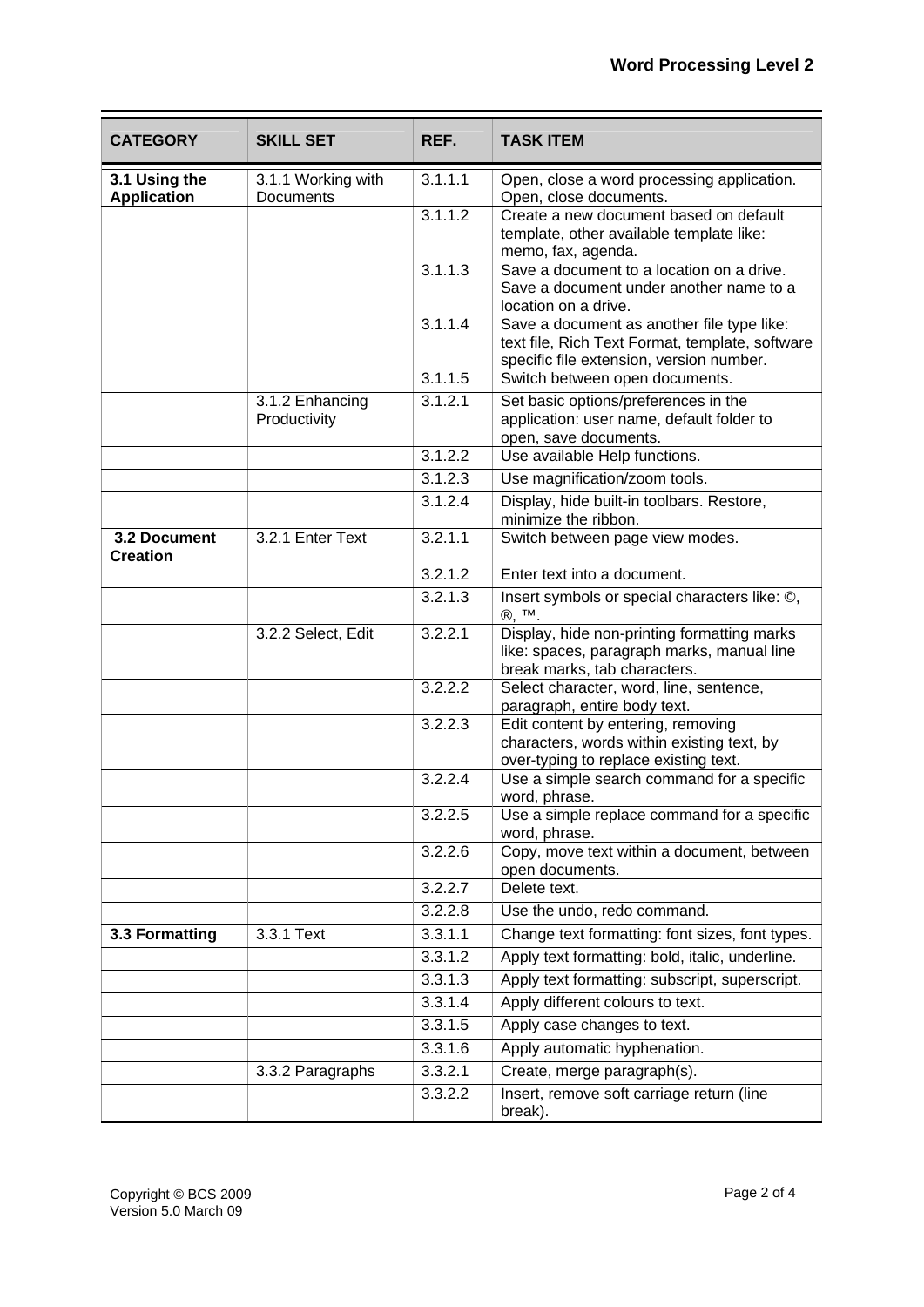| <b>CATEGORY</b>               | <b>SKILL SET</b>           | REF.     | <b>TASK ITEM</b>                                                                                                                           |
|-------------------------------|----------------------------|----------|--------------------------------------------------------------------------------------------------------------------------------------------|
|                               |                            | 3.3.2.3  | Recognize good practice in aligning text: use<br>align, indent, tab tools rather than inserting<br>spaces.                                 |
|                               |                            | 3.3.2.4  | Align text left, centre, right, justified.                                                                                                 |
|                               |                            | 3.3.2.5  | Indent paragraphs: left, right, first line.                                                                                                |
|                               |                            | 3.3.2.6  | Set, remove and use tabs: left, centre, right,<br>decimal.                                                                                 |
|                               |                            | 3.3.2.7  | Recognize good practice in paragraph<br>spacing: apply spacing between paragraphs<br>rather than use the Return key.                       |
|                               |                            | 3.3.2.8  | Apply spacing above, below paragraphs.<br>Apply single, 1.5 lines, double line spacing<br>within paragraphs.                               |
|                               |                            | 3.3.2.9  | Add, remove bullets, numbers in a single<br>level list. Switch between different standard<br>bullet, number styles in a single level list. |
|                               |                            | 3.3.2.10 | Add a box border and shading/background<br>colour to a paragraph.                                                                          |
|                               | 3.3.3 Styles               | 3.3.3.1  | Apply an existing character style to selected<br>text.                                                                                     |
|                               |                            | 3.3.3.2  | Apply an existing paragraph style to one or<br>more paragraphs.                                                                            |
|                               |                            | 3.3.3.3  | Use copy format tool.                                                                                                                      |
| 3.4 Objects                   | 3.4.1 Table Creation       | 3.4.1.1  | Create a table ready for data insertion.                                                                                                   |
|                               |                            | 3.4.1.2  | Insert, edit data in a table.                                                                                                              |
|                               |                            | 3.4.1.3  | Select rows, columns, cells, entire table.                                                                                                 |
|                               |                            | 3.4.1.4  | Insert, delete, rows and columns.                                                                                                          |
|                               | 3.4.2 Table<br>Formatting  | 3.4.2.1  | Modify column width, row height.                                                                                                           |
|                               |                            | 3.4.2.2  | Modify cell border line style, width, colour.                                                                                              |
|                               |                            | 3.4.2.3  | Add shading/background colour to cells.                                                                                                    |
|                               | 3.4.3 Graphical<br>Objects | 3.4.3.1  | Insert an object (picture, image, chart, drawn<br>object) to a specified location in a document.                                           |
|                               |                            | 3.4.3.2  | Select an object.                                                                                                                          |
|                               |                            | 3.4.3.3  | Copy, move an object within a document,<br>between open documents.                                                                         |
|                               |                            | 3.4.3.4  | Resize, delete an object.                                                                                                                  |
| 3.5 Mail Merge                | 3.5.1 Preparation          | 3.5.1.1  | Open, prepare a document, as a main<br>document for a mail merge.                                                                          |
|                               |                            | 3.5.1.2  | Select a mailing list, other data file, for use in<br>a mail merge.                                                                        |
|                               |                            | 3.5.1.3  | Insert data fields in a mail merge main<br>document (letter, address labels).                                                              |
|                               | 3.5.2 Outputs              | 3.5.2.1  | Merge a mailing list with a letter, label<br>document as a new file or printed output.                                                     |
|                               |                            | 3.5.2.2  | Print mail merge outputs: letters, labels.                                                                                                 |
| 3.6 Prepare<br><b>Outputs</b> | 3.6.1 Setup                | 3.6.1.1  | Change document orientation: portrait,<br>landscape. Change paper size.                                                                    |
|                               |                            | 3.6.1.2  | Change margins of entire document, top,<br>bottom, left, right.                                                                            |